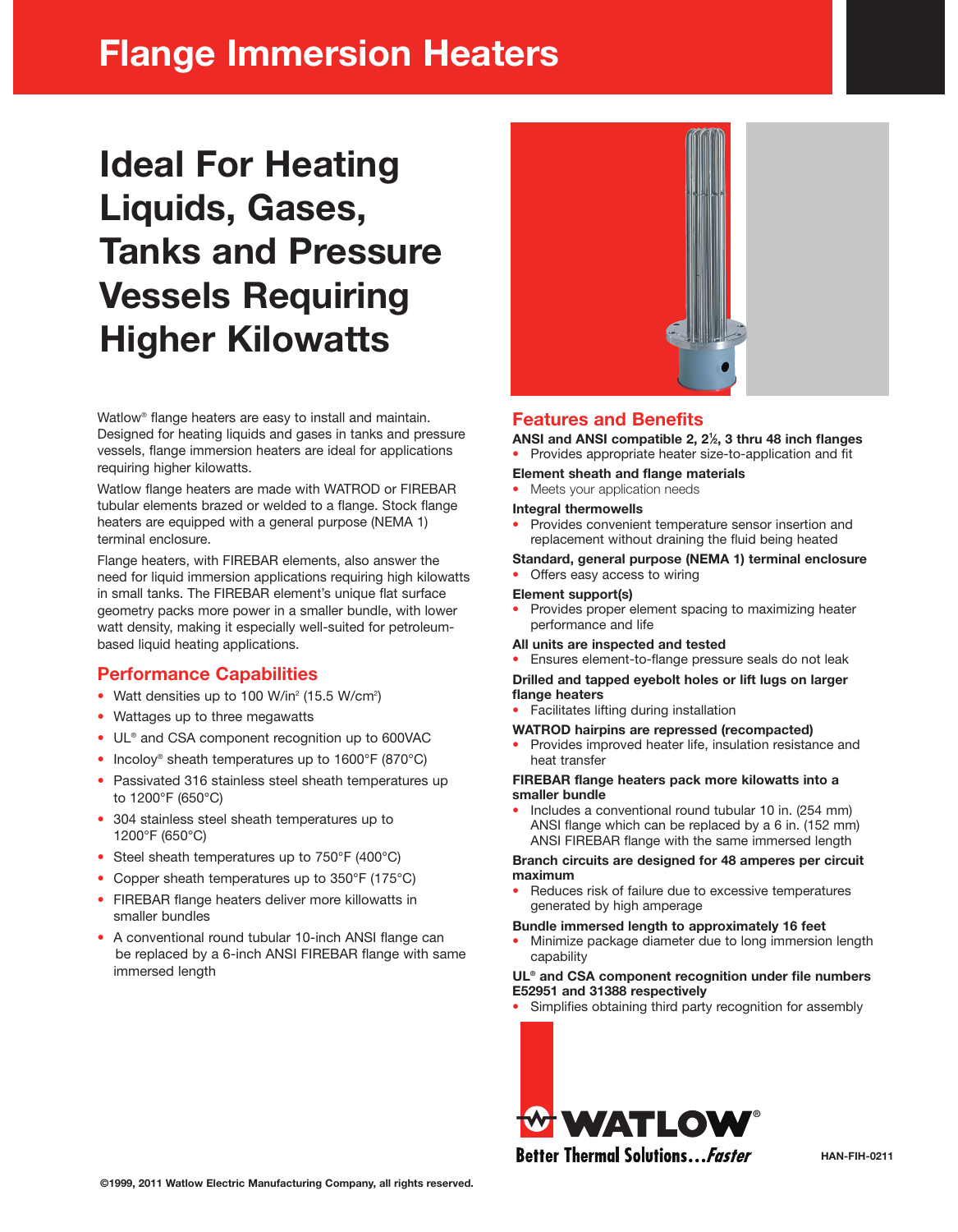### **Typical Applications**

- Water: Deionized Demineralized Clean Potable Process
- Industrial water rinse tanks
- Vapor degreasers
- Hydraulic oil, crude, asphalt
- Lubricating oils at API specified watt densities
- Air and gas flow
- Caustic solutions
- Chemical baths
- Process air equipment
- Boiler equipment
- Freeze protection of any fluid
- Anti-freeze (glycol) solutions
- Paraffin



### **Options**

### **Terminal Enclosures**

General purpose terminal enclosures, without thermostats, are standard on all flange immersion heaters. Optional terminal enclosures include:

- General purpose with a single or double pole thermostat.
- Moisture resistant (steel) available with or without a single or double pole thermostat.
- Corrosion and moisture resistant available with or without a single or double pole thermostat.
- Explosion resistant Class 1, Groups B, C and D available with or without a single or double pole thermostat covered under CSA File 61707.
- Explosion/moisture resistant combinations available with or without a single or double pole thermostat covered under CSA File 61707.

### **Stand-off Terminal Enclosures**



Stand-off terminal enclosures provide an air cooling barrier between the flange and terminal enclosure by mounting the terminations and wiring away from the flange. Stand-off terminal enclosures are recommended whenever a process operating temperature exceeds 400°F (205°C). This helps minimize terminal enclosure temperatures.

### To order, specify **stand-off terminal enclosure**.

### **Certified Enclosures**

CSA, ATEX or IECEx certified moisture and/or explosion resistant terminal enclosures protect wiring in hazardous gas environments. These terminal enclosures, covered under CSA file number 61707, ATEX certificate # KEMA 07ATEX0172X or IECEx certificate # IECEx CSA 09.0010 are available on WATROD flange heaters. For additional information contact a Watlow representative.

To order, specify **CSA or ATEX or IECEx certified enclosure**, **process temperature** (°F), maximum ambient temperature, maximum working pressure of application (psig), **media** being heated and heater **mounting orientation** (horizontal or vertical) and **flange size**.

### **ASME Pressure Vessel Code Welding**

Flange assemblies can be provided with an ASME Section VIII, Div. I pressure vessel stamp upon request.

### **Thermostats**

To provide process temperature control, Watlow offers optional single pole, single throw (SPST) and double pole, single throw (DPST) thermostats.

Unless otherwise specified, thermostats are mounted inside the terminal enclosure. Please verify that the thermostat's sensing bulb outside diameter is compatible with the flange heater's thermowell inside diameter.

### **Thermocouples**

ASTM Type J or K thermocouples offer more accurate sensing of process and/or sheath temperatures. A thermocouple may be inserted into the thermowell or attached to the heater's sheath.

Thermocouples are supplied with 120 in. (3050 mm) leads (longer lead lengths available). Unless otherwise specified, thermocouples are supplied with temperature ranges.

Using a thermocouple requires an appropriate temperature and power controller. These must be purchased separately. Watlow offers a wide variety of temperature and power controllers to meet virtually all applications. Temperature controllers can be configured to accept process variable inputs, too. Contact a Watlow representative for details.

To order, specify **Type J** or **K** thermocouple and lead length. Indicate if the thermocouple is for **process temperature sensing** or heater sheath **high-limit protection**. Please specify if the flange heater will be mounted **vertical** or **horizontal** in the tank. **If vertical, specify if the housing is on top or bottom**.

If the flange heater is part of an in-line circulation heating application, indicate flow direction relative to the heater's enclosure.